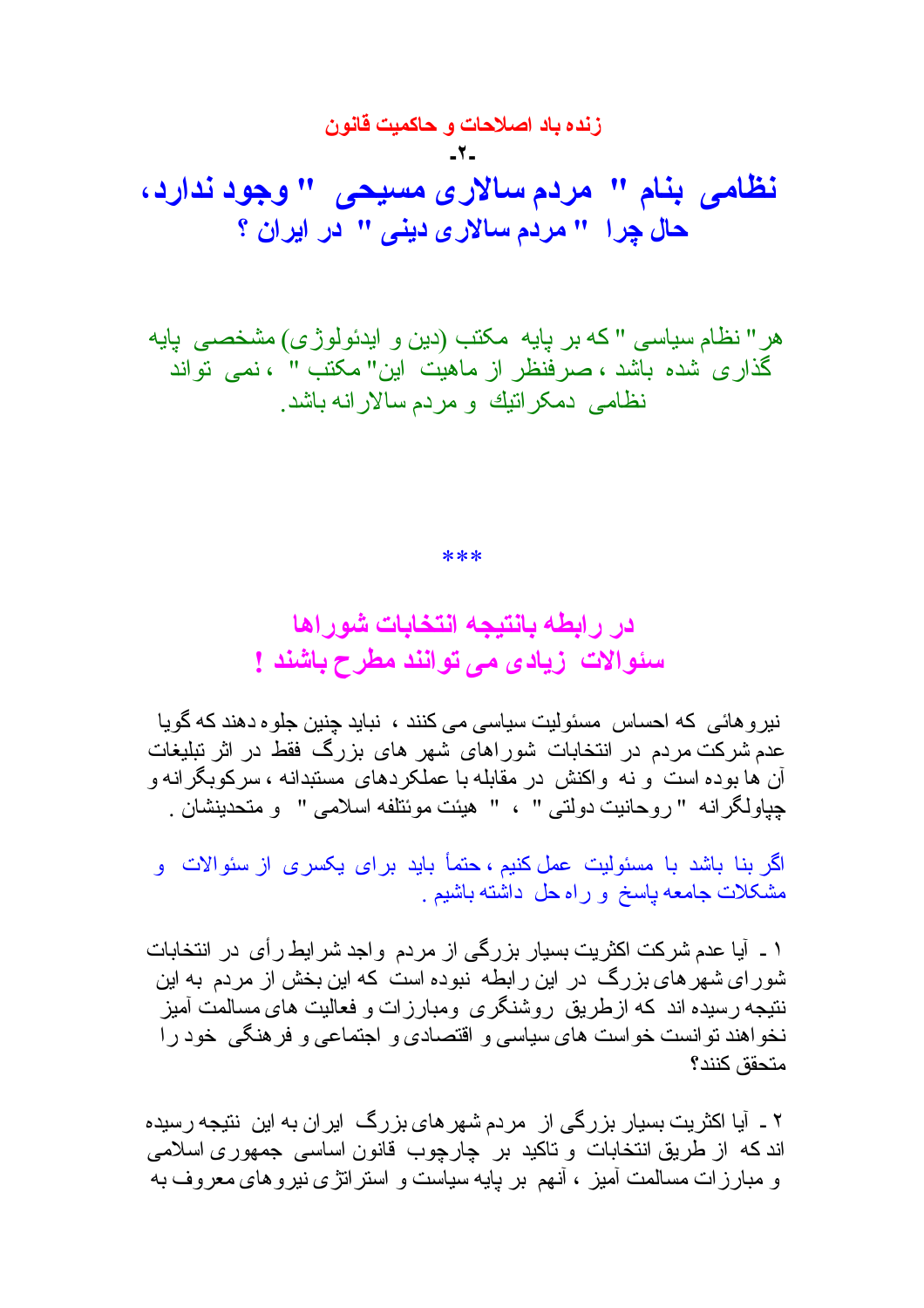اصلاح طلب دوم خر دادي و نير و هاي "ملي ـ مدهبي " و نهضت آز ادي نمي توان در در از ِ مدت تغییر اتبی در ِ ساختار و بافت سیاسی جامعه ایر ان ِ بوجود آور د ؟ زیر ا بخش بز رگے از هیئت حاکمه طرفدار حکومت استبدادی مذهبی می باشد و کوچکترین ارزشی برای اصول قانون اساسی ، عقاید ، نظرات و رأی مر دم، بخصوص اصل جمهور بِت قائل نیست و بطور ِ مستمر ِ قانون شکنی می کند و بھیچوجه حاضر نیست تن به اجرای قانون اساسی جمهوری اسلامی دهد و مر نب عليه حقوق ملت دست بنوطئه مي زند .

۳ ۔ آیا مردم شهر های بزرگ ایر ان از جمله تهر ان به این نتیجه نرسیده اند که تا نبذیر فتن خو است های زیر امیدهر گونه تغییر ات مثبتی در جهت بر آور دن در خو است های اجتماعی آنها امیدی عبث است .

الف) ـ استقر ار حاكميت قانون و بايان دادن به قانون شكني و عملكر دهاي فر اقانوني وصدور حکم حکومتی ، ب ) ـ حق نعیین سر نوشت خویش و بر قرای جامعه ای مدنی ، ب ) ۔ بابان دادن به سر کو ب و بابمال کر دن حقوق قانو نے نیر و ھای دگر اندیش و مخالفین و منتقدین نظری از سوی نهادهای سرکوبگر از جمله " لباس شخصی " ها و مقامات و قضات قوم قضائبه جمهوري اسلامي، ت ) \_ آز ادى بيان ، قلم و انديشه و فعاليت آز اد ساز مانها ، احز اب و سنديكاها ...، ث ) ۔ پایان دادن به چیاول و غارت بیت المال از سوی نیروهای و ابسته به هیئت حاكمه ، از جمله " أقاز اده ها " ، و بهمین خاطر نیز با در صد بسیار بالائی در انتخابات شور ا های شهر های بزرگ شر كت نكر ده اند ِ

چگونگی تحقق اصلاحات ؟

با توجه به اين واقعيت كه اصولاً " اصلاحات " در هر جامعه اي فقط از طريق تصويب قوانين جديد و يا اصلاح و تكميل قوانين موجود ، يعني از بالا و در واقع از طریق هیئت دولت و بشتیبانی و حمایت نمایندگان مجلس امکان بذیر است. علاو ه بر وجود هيئت حاكمه اي قانونمدار و طرفدار اصلاحات ، ضرور بست اکثریت نمایندگان مجلس نیز از اصلاحات بشتیبانی کنند .

در جوامعي كه حاكميت قانون حاكم است و هيچ نهاد و مقامي بخود اجاز ه نمي دهد تا بطور علنی و أشکار ا دست به قانون شکنی زند، اگر امر اصلاحات و رفرم بدلایلی از سوی دولت و یا مجلس متوقف گردد ، نیروهای طرفدار اصلاحات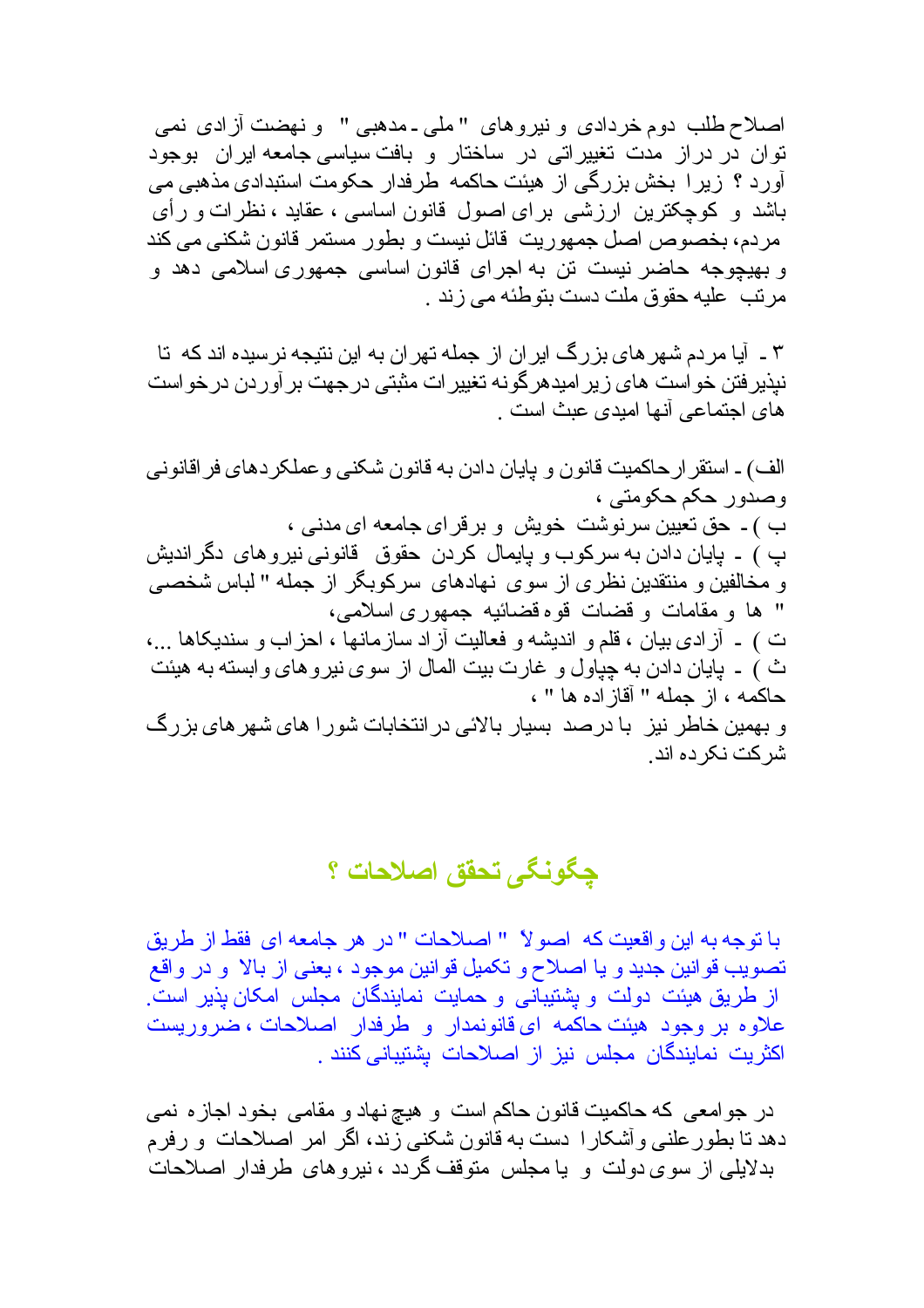با ر و شنگر ی کو شش خو اهند کر د تا با بحر کت در آور دن مر دم و افکار عمومی ، فضاى سياسي جامعه را بنفع اصلاحات بحركت در أورند بعني از طريق فعاليت های سیاسی و صنفی وبا بر با کر دن تظاهر ات و متینگ های اعتر اضبی به هیئت حاکمه و تمام نمابندگان مجلس فشار وارد می کنند.

حال در رابطه با وضع سیاسی حاکم بر ایران و چگونگی روند دمکرانیزه کردن و اصلاح قوانین ضد دمکراتیک و چگونکی عملکرد و سیاست نیروهای منتسب به اصلاح طلبي و قانونمداري سئوالات زيادي مطرح است كه :

۱ ـ آیا شخصیت ها و نیروهای اصلاح طلب و طرفدار دمکر انیز ه کردن جامعه ایر ان ، که حتمأ باید در نقطـه مقابل و در مخالفت با نیر و های نمامیت خو اه ، قانون شکن و سرکوبگر ِ هیئت حاکمه جمهور ی اسلامی قر ار داشته و عمل کنند ، اصولاً تاكنون توانسته اند ، این حق " قانونی " را بدست آورند تا در ر ابطه با برنامه انتخاباتی خود و وضع استبدادی حاکم بر ایران دست به روشنگری زنند و مردم ر ا با بر نامه و خواست ها و ارزش ها و عنصر های نشکیل دهنده هویت سیاسی خود آشنا كنند ؟

٢ ـ آيا بر اي نمام گروه هاي سياسي اصلاح طلب و قانونمدار ، از جمله نيروهائي كه از سوی جناح نمامیت خواه هیئت حاكمه، نیر و های " غیر خودی" نامیده شده اند، این امکان وجود داشته است تا ارزش ها و عنصرهای محوری تشکیل دهنده "هويت سياسي" خود ونقاط مورد اختلاف خود با ديگر نير و هاي سياسي را براي مردم توضيح دهند؟

سخنی در باره تحریم ا نتخابات

تا كنو ن در آن بخش هائي از جهان كه در آن ها دو لت هاي حاكم بر پايه "حاكميت قانون " و "دمكراسي " حكومت مي كنند ، رسم بر اين بوده است كه اگر مر دم از عملکر د و سیاست های اتخاذ شده از سو ی هیئت دو لت و نمایندگان انتخاب کننده ی آن ر اضبی نباشند ، در انتخابات بعدی به نامز دهای ساز مانها و احز اب طرفدار دولت رأى ندهند و نامزدهاى انتخاباتي سازمانها و احزاب مخالف و رقیب دولت را انتخاب کنند یعنی مردم این جوامع بدون هیچگونه خون ریزی و کشمکش قهرآمیز و توسل به خشونت و خون ریزی با رأی خود می توانند هبئت دو لت ر ا تغببر آدهند .

اما اگر وضعی غیر دمکرانیک بر جامعه حاکم باشد بطوریکه بخشی از هیئت حاكمه اصولاً حاضر نباشد براي نظرات ، عقايد وأراء مردم كوچكترين ارزشي قائل شود و در چارچوب قانون اساسی که مشروعیت خود را از آن می گیرد ،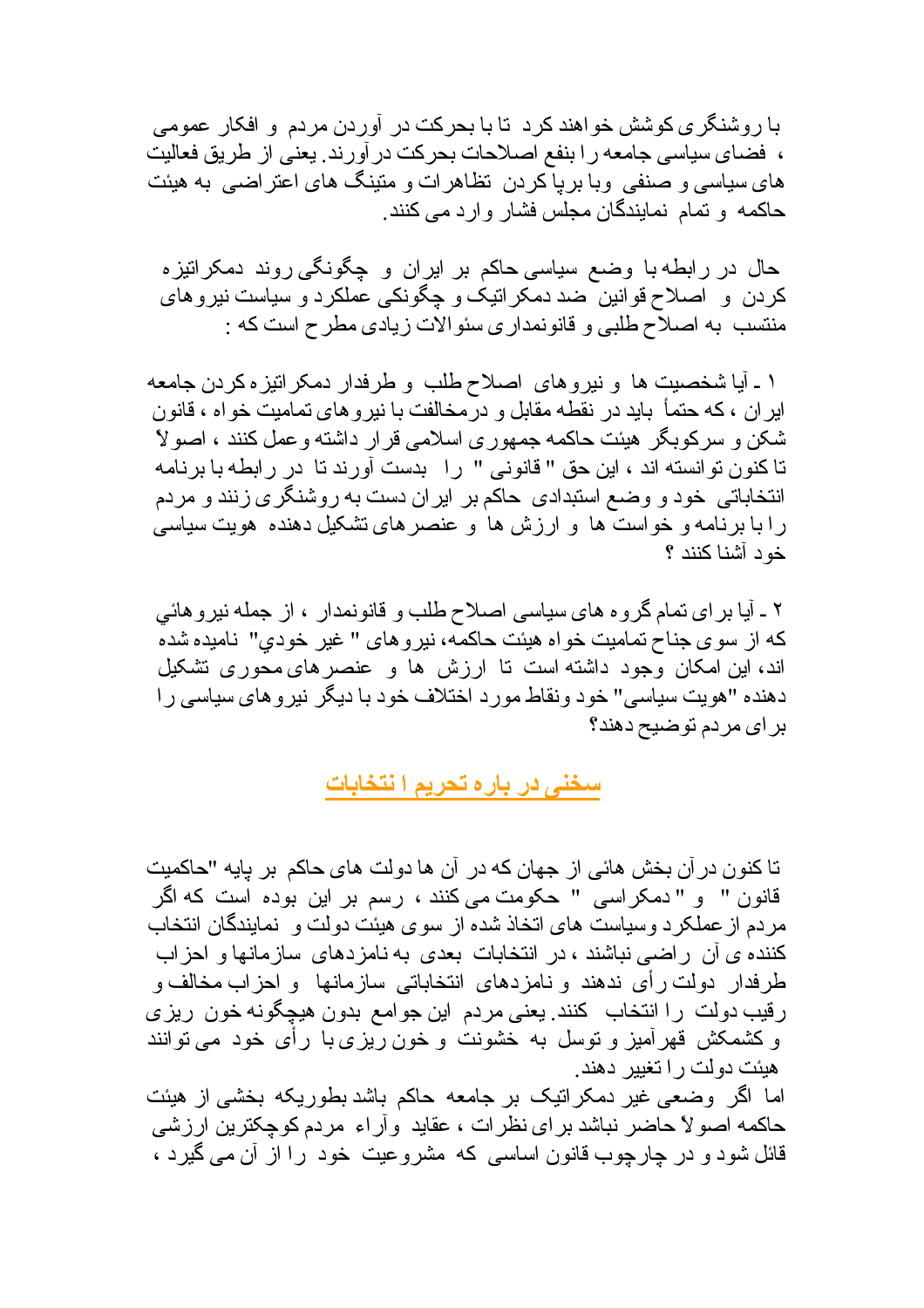عمل کند ۔ همچون مقطع کنونے، حاکم بر ابران۔ درصور نیکه مردم به نامز د های معرفی شده ً از سوی سازمانها و احزاب اپوزیسیون نیز بدلایلی از جمله آشنائے، نداشتن با برنامه و اهداف آن ها ، نتو انند اعتماد کنند و یا اینکه به این نظر رسیده باشند که حتبی با انتخاب نامزدهای گروها ، سازمان ها و احزاب ابوزيسيون امكان بوجود آوردن كوچكترين تغيير اتى در وضع حاكم وجود نخواهد داشت .این سئوال مطرح می شود که آیا جز شرکت نکردن در انتخابات و در واقع دست زدن به تحریم انتخابات راهی برای آنها باقی می ماند؟

دکتر بزدی دبیر کل نهضت آزادی عملکرد آن دسته از مردم که با سیاست ها و عملکرد های جناحهای مختلف رژیم موافق نبودند و بدلایلی نیز حاضر نشدند به کاندیدای مخالف جناح تمامیت خواه رأی بدهند و روی این اصل در انتخابات شرکت نکر دند ، را "خود ز نبی " نامید.

با وجود اینکه عدم شرکت ۸۹،۸ در صد از مردم تهران در انتخابات باعث شده است تا امکانات زیادی از جمله روزنامه همشهری در اختیار جناح تمامیت خو اه هيئت حاكمه قر ار گير د و اين خو د بيشک به نفع ساکنين تهر ان نخو اهد بود، لیکن روشن نیست که چرا نهضت آزادی حاضر نشده است تحریم انتخابات را، عكس العمل طبيعي مردم ناراضي نسبت به عملكرد هاي مقامات رژيم نلقى نماید

انتخابات شور اهای شهر های بزرگ ایر ان انسان را بیاد شعر ی که بر تولت بر شت ، شاعر كمونيست آلماني در پي قيام كارگر ان آلمان شرقي در هفدهم ژوئن ١٩٥٣ بر عليه حكومت آن كشور گفته است مى انداز د.

" راه حل "

نیر و های ابوز پسیون موظفند با روشنگر ی و انتقاد و ارائه تحلیل های صحیح از سوئی و قائل شدن تفاوت و فرق بین روشنگری با نبلیغات گروهی و حزبی از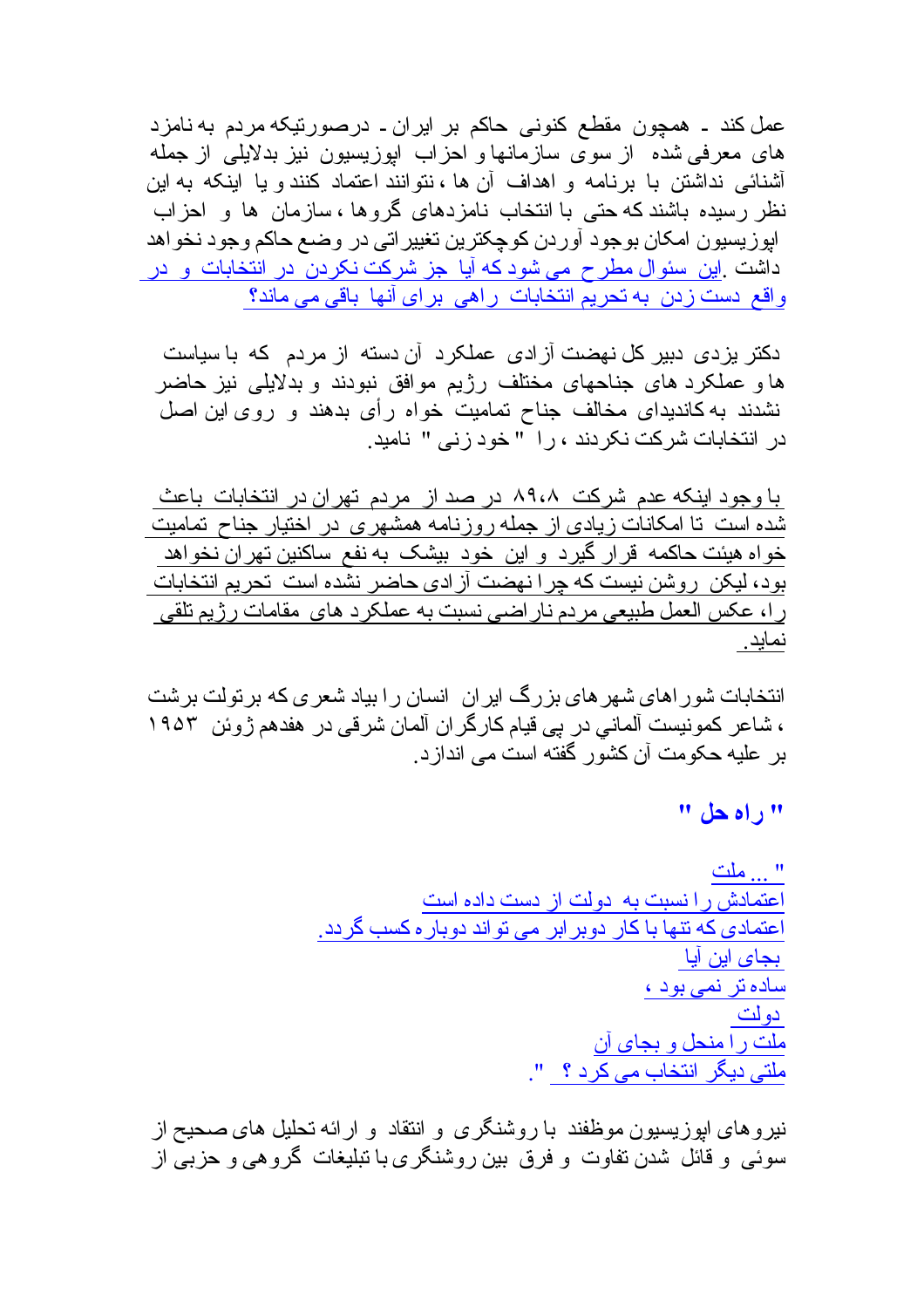سوی دیگر ، سعی کنند باسخ و راه حلهای صحیح برای مقابله با وضع رقت بار کنونی و بهزیستی و رفاه و آزادی ... مردم بیدا کنند.

در هر حال بابد قبول کر د تا ز مانیکه اتمام عللی که سبب بوجواد آمدن این " ز مین لرز ه سیاسی " شده اند روشن نگردند و چگونگی هر یک از مسائلی که در بوجود آوردن آن وصمع نقش داشته اند بطور دقیق شناخته نگشته و درحقیقت بروشن نشود که چه مسائل سیاسی ، اجتماعی و اقتصادی و فر هنگی سبب شدند تا بخش عظیمی از مردم انتخابات را تحریم کنند، قضاوت و ارائه تحلیلی همه جانبه در این مورد تا حدو د*ی* مشکل مے باشد ِ

البته باید در نظر داشت که یکی ازمعیار های وجود نظام دمکر اسی در هر کشور ی ، امکان تغییر ِ هیئت حاکمه از طریق انتخابات و ر أي مردم مي باشد ِ

واگذاری مقام ریاست جمهوری از سوی هاشمی رفسنجانی به سید محمد خاتمی بدون نوسل به خشونت و قهر ، البنه با نوجه به نمام دخالت های غیر قانونی بخشی از هیئت حاکمه از جمله مقام ر هبر ی، شو ر ای نگهبان، قو ه قضائیه، مجمع ِ تشخیص مصلحت نظام ، ... و نقسیم "ملت " به نیروهای "خودی " و " غیر خودی " ـ نيروهاي " غير خودي " طبق مصوبات ارتجاعي " نظارت استصوابي شوراي نگهبان " حتى حق انتخاب نامزد مورد اعتماد خود رانداشتند ـ ، بايد از لحاظ روند نکامل اجتماعی، بمثابه بدیده ای مثبت در جهت دمکر انیز ه کردن جامعه استبداد ز ده ابر ان تلقی گر دد ِ

مقايسه انتخابات كشور هائي همچون مصر ، عراق ، سوريه ، ليبي ، تونس ،... و یا انتخابات دوران محمد رضا شاه ـ از جمله انتخاباتی که برگزار کنندگان " كنگر ه آز اد زنان و آز اد مردان " آنر ا اجر ا كردند ـ ، با انتخاباتي كه در مرحله کنونے ِ در ابر ان بر گز ار شد، ابن نتیجه را بدست مے دهد که با وجود انتقادهای زیادی که به عملکرد غیر قانونی و سرکوبگر بخشهائی از هیئت حاکمه وارد هست ، در ایر ان از لحاظ اجتماعی ـ سیاسی تغییر اتی مثبت در حال شکل گیر ی می باشد ، بشرط اینکه نیروهای مدعی به اصلاح طلبی در شفاف کردن مواضع سیاسی خود کوناهی ننموده و در مقابل قانون شکنی های مقامات دولتی از جمله مقام ر هبر ي قاطعانه مخالفت كرده و دست به افشاگري و مقاومت زنند!

علاوه بر أنچه كه اشاره رفت ، روند تكامل اجتماعي ـ سياسي جامعه در هيچ کشوری نتها و نتها به عملکرد هیئت حاکمه بستگی ندارد ، بلکه عنصرهای زیادی نقش دارند. اگر چه هیئت حاکمه می تواند با اتخاذ سیاست های درست و یا غلط ، این روند را سرعت بخشد و یا جلوی تکامل معمولی آنرا سدکند. درحقیقت در چگونگی روند تکامل جوامع بشری نیرو های سیاسی جامعه و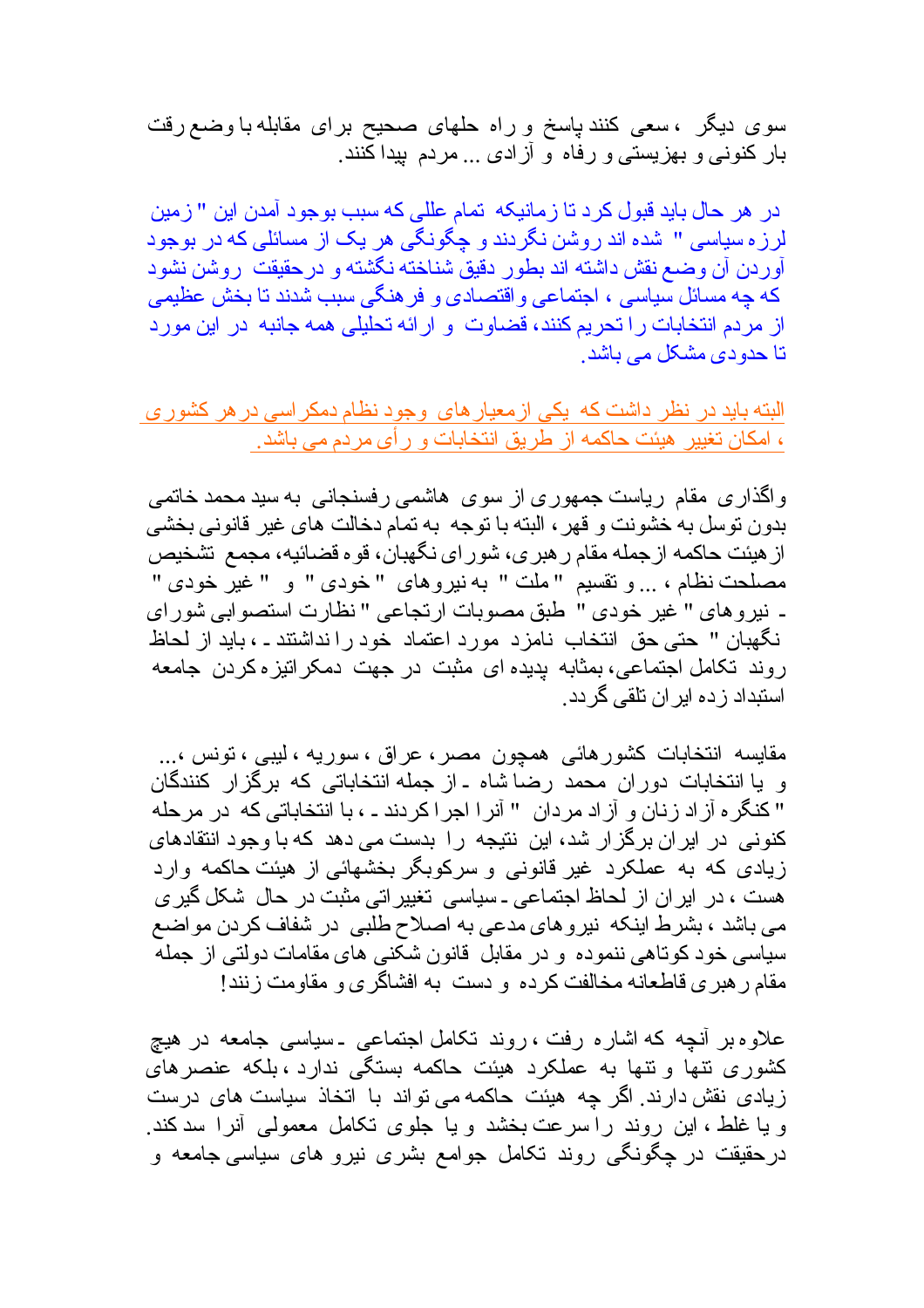طبقات و اقشار مختلف مردم نیز نقش داشته و دارند امری که متأسفانه کمتر مور د نوجه ما اپر انیان قرار می گیر د.

فر اموش نکنبم که در فر هنگ سباسی ما ابر انبان تا کنون، " قهر و خشونت " در بسیاری از موارد نقش تعیین کننده ایفا کرده و هنوز می کند . بسیاری از نیروهای سیاسی ایرانی اینطور نصور می کنند، هر نیروی سیاسی که طرفدار مبارز ات مسالمت آمیز می باشد و لبا قانون شکنی های رژیم مخالفت کند و بر امر حاکمیت قانون ناکید ورزد و پشتیبان اصلاحات و رفرم باشد ، نمی نواند جزئي از نيروهاي " ابوزيسيون " بحساب أيد ، " ابوزيسيون " فقط أن نيروئي است که طرفدار سرنگون*ی ر*ژیم باشد.

نیروهای سیاسی با این نوع طرز تفکر که بخش بزرگی از سازمانها و احزاب سیاسی و ابسته به طیف های مختلف را شامل می شوند ، کمتر به جوانب مختلف روند تكامل جامعه توجه مي كنند و هيچگونه حقانيتي براي "مبارزات مسالمت آمیز " قائل نیستند برای این نیروهاواژه های " رفرم و اصلاحات " و " حاكميت قانون " همچون واژ ه هاي " ليبر ال " و " ملٰي " و " ملي گر ائي " در اول انقلاب ، فحش و نا سز ا تلقی می گر دند ِ

ر وند تکاملی اجتماعی در کشور های متروبل تاکنون سبب شده است که هیئت حاكمه اين جوامع هرچند زماني دست به رفرم بزنند. چون قوانين موجود آن جو امع بس از گذشت مدت ز مانی ِ نمی نو انند باسخگو ی ِ نغییر اتی که در اثر ِ نکامل اجتماعي درجامعه بوجود أمده است باشند. درجو امعيكه هيئت حاكمه حاضر نشود تن به اصلاحات زند ، نا خواسته كمك به ايجاد وضع بحر اني در جامعه مي نمايد ِ

## آیا بار مذهب*ی* هویت نیروهای سیا*سی* احزاب و سازمانها، نقش منفى در تصميم مردم نداشته است ؟

آيا سياست و نظرات "نهضت آزادي " و نيروهاي طيف "ملي ـ مذهبي " در ر ابطه با بار "مذهبی " که این نیروها در هویت سیاسی خود بر آن تاکید دارند از سوئے و از سوی دیگر وجود آنھمه تشکیلات و گروہ های سیاسی دربین جناح های تمامیت خو اه هیئت حاکمه و جناح های منتسب به نیر و های معر و ف به "جبهه دوم خرداد " که همگی بر هویت " مذهّبی " خود پافشار ی می کنند ، باعث نشده است نا بخشی از بحث ها و مواضع بر محور این موضوع ، که کدام یک از این نیروها ، برداشتی از " اسلام " دارند که به " اسلام واقعی " نزدیک نر هست ، دور زند؟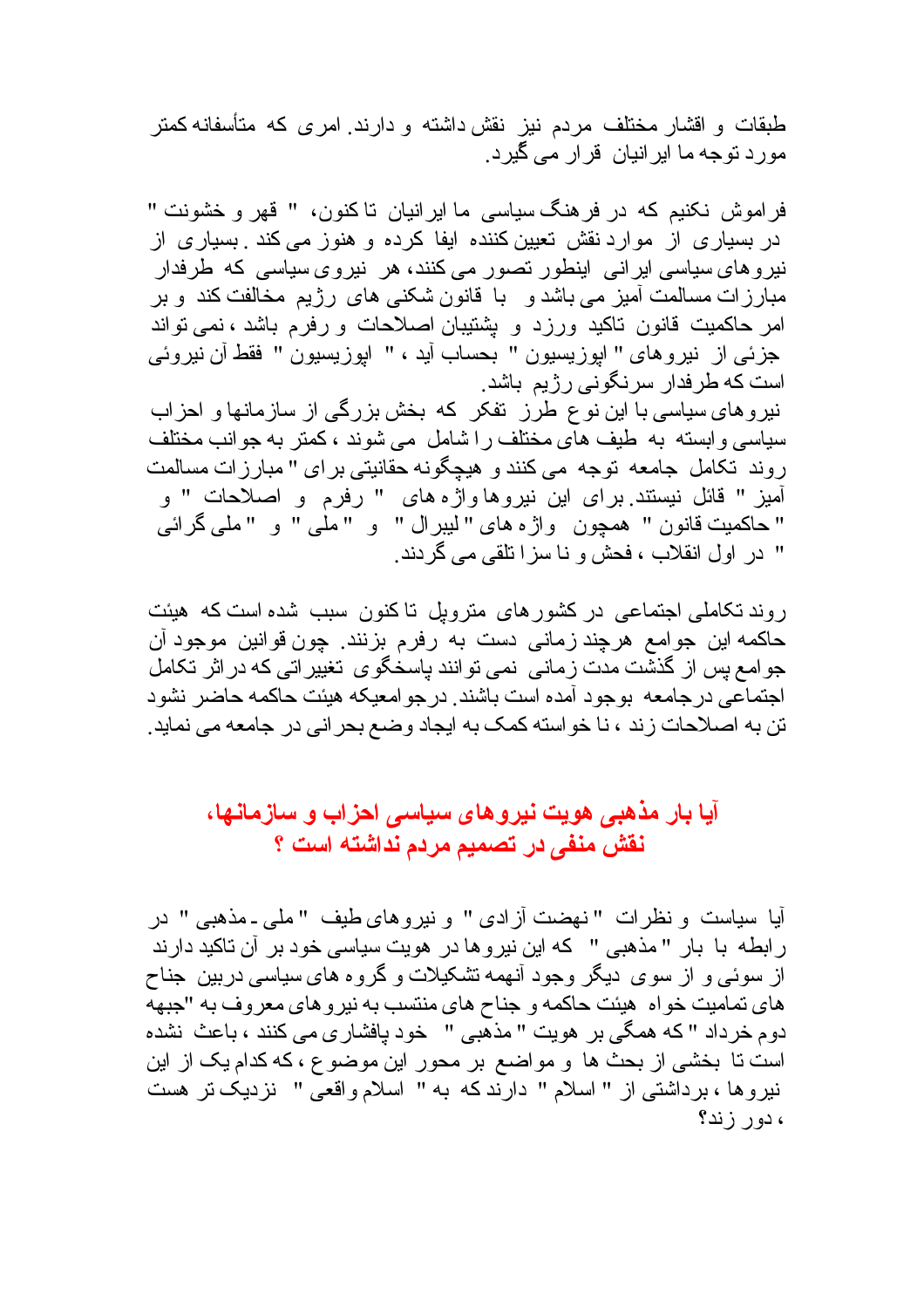آیا وجود انگیز ه های اسلامی و کوشش در این مورد تا این " انگیز ه ها " راو نه موضوعاتی همچون حقوق فرد ، جمهوریت ، دمکر اسی ... به موضوع اصلی و محوری بحث روز تبدیل شوند، در کنار عملکر د های استبدادی وغیر قانونی بعضی از نهادهای سرکوبگر جمهوری اسلامی که ستم و نا عدالتی بر مردم راتحت نام "حکومت اسلامی" روامی دارند ، کمک نکرده است تا ارزشهای تشکیل دهنده هویت سیاسی احزاب و سازمانهای فوق برای مردم نتواند کاملأ شفاف و روشن جلو ه کند؟

جناحهائی از هیئت حاکمه جمهوری اسلامی که اصول مندرج در قانون اساسی، از جمله " حقوق ملت " را اصولاً ناديده گرفته و با تمام قدرت و كمك گرفتن از قوه قضائيه كه باندهائي از " روحانيت دولتي " از جمله فارغ التحصيلان " مدرسه حقاني " و " روحانيون معاود عراقي" ، أن را كاملأ در اختيار دارند و بصورت جناحی و سیاسی عمل می کنند، در دفاع از منافع گروهی خود، هرنوع انتقاد و مخالفت و مقاومت را سركوب مى كنند. برای نمونه ،همین احکام و عملکرد جدید قوه قضائیه علیه نیروها ی ملی ـ مذهبي و اعضاي نهضت آز ادي و غير قانوني خواندن نهضت آز ادي، آنهم بر بایه این دلیل که گویا رهبر انقلاب ( آقای خمینی ) صلاحیت نهضت آزادی را تائيد نكر ده است ، بس آن تشكيلات (نهضت آز ادى ابر ان) نبايد حق فعاليت سیاسی داشته باشد. در حالیکه طبق اصل ۳۷ ( فصل سوم ـ حقوق ملت ) قانون اساسی ، " اصل بر ائت است و هیچکس از نظر قانون مجرم شناخته نمی شود ، مگر اینکه جرم او در دادگاه صالح ثابت گردد".

نباید ِ فراموش کرد که تمام نهادهای جمهوری اسلامی مشروعیت خود را از قانون اساسی جمهوری اسلامی می گیرند و نه هیچ گفتار و نظرات دیگری ِ

بنظر ما سوسیالیستهای ایر ان معیار عملکرد و تصمیمات و قضاوت در بار ه مسائل باید نتها و نتها قانون اساسی باشد بفر ض اینکه آیت الله خمینی در بار ه نهضت آزادی چنان که مخالفین نهضت آزادی ادعاکرده اند اندیشیده و یا اظهار نظر کرده باشد حتی در چنین حالتی نیز این اندیشه و گفتار بنیانگذار جمهوری اسلامي ايران نمي نواند و نبايد بجاي " قانون " ، معيار قضاوت عليه نهضت <u>آز ادی بکار برده شود بی شک اگر زمانی حاکمیت قانون بر ایر ان حاکم شود ـ</u> حتی حاکمیت همین قانون اساسی جمهور ی اسلامی ـ ، می باید این قانون شکنان حال در هر مقامی که باشند ، تحت بیگر د قانونی قر ار گیرند !

متأسفانه بي نوجهي به حقوق ملت و در نظر نگرفتن حدود اختيار ات قانوني" مقام ر هبری'' نا أن حد بيش رفته است که ما امروز شاهد اين واقعيت نلخ هستيم که " مقام ر هبر ی " جمهور ی اسلامی ، آیت الله سید علی خامنه ای بخود اجاز ه می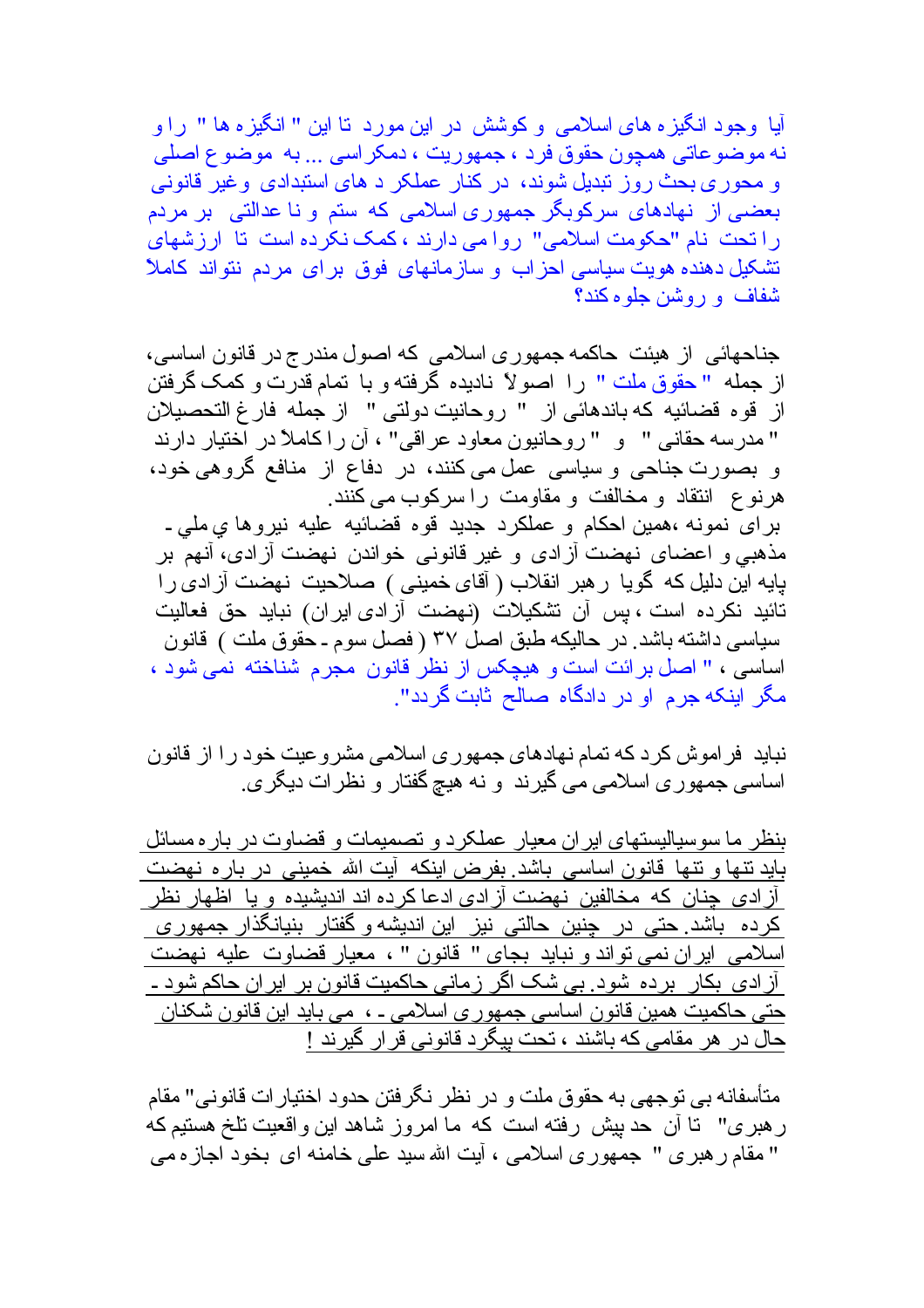دهد تا بجای دفاع از " حاکمیت قانون " و مخالفت با استبداد همانطور که در بند ۶ از اصل سوم قانون اساسی اشاره رفته است ( محو هرگونه استبداد ، خود كامگى ، انحصارطلبي) ، همچون دوران محمد على شاه قاجار و دوران محمد رضا شاه بهلوى به "حكم حكومتى " و صدور "فرمان" دست زندو به آن بخش از حقوقی که قانون اساسی برای "ملت " در نظر گرفته است ، علناً تجاوز کند و حاضر نشود در چار چوب قانون اساسی و حدود اختیار اتی که در اصل ۱۱۰، بر ای آن مقام در نظر گرفته است، اکتفا کند ِ

أن مقام با " حكم حكومتي " خود جلوى اصلاح قانون مطبوعات در مجلس را گرفت و با گفتاری که بیشتر شباهت به "فرمان " داشت و با بکاربردن واژه اي همچون "بي غيرت " جلوي هر نوع بحث و گفتگو در باره اختلافاتي كه بين ايالات متحده آمريكاو ايران وجود دارند راسد كردو اجازهنداد تا نیرو های سیاسی ازجمله نمایندگان مجلس با یکدیگربه بحث و تبادل نظر بیردازند ، عملی که در تحلیل نهائی به نفع ملت ایر ان نبود ِ

آقاي خامنه اي به عملكر دهاي بر خلاف قانون همجنان ادامه مي دهد . ايشان با كمك قوه قضائيه ، مسئولين و همكاران " مؤسسه بژوهشي آينده " (عباس عبدی ، حسنعلی قاضیان ، بهروز گرانیایه ) را که بخود اجازه داده بود ند ، در بار ه بر قر ار ی روابط دبیلماتیک ایر ان با ایالات متحده آمریکا ، آنهم بر بایه قوانین بین المللی و محترم شمردن منافع ملی ایران ، دست به یک نظرخواهی عمومي بزنند و نتيجه آنرا در اختيار افكار عمومي قرار دهند، جون نتيجه نظر خواهی بیانگر این واقعیت بود که اکثریت بسیار بزرگی از مردم ایران در این ر ابطه مشخص ( برقر ار ی روابط سیاسی با آمریکا )، نظر اتبی عکس نظر ات أقايان سيد على خامنه اى (مقام رهبرى) و على اكبر هاشمى رفسنجانى (رئيس مجمع تشخيص مصلحت نظام ) و اكثر "روحانيون دولتي " دارند ، دستگير کرده و بعنوان افرادی که به منافع ملی ایران خیانت کرده و در خدمت منافع بيگانگان عمل كرده اند ، محاكمه و محكوم كردند ِ

مقام ر هبر ی اگر جه در مقابل ملت ، طبق اصل ۱۱۰ حقوق قانونی بسیار زیادی دارد و بصورت يك "ديكتاتور " در آمده است ولى "حقوق " ايشان نا محدود نبوده و محدودیت قانونی در چارچوب قانون اساسی دارد و بهیچوجه حق فر اقانو نے ندار د ِ

طبق اصل ۱۰۷ قانون اساسی جمهوری اسلامی " رهبر در برابر قوانین با سایر افر اد کشو ر مساو ی است " ۱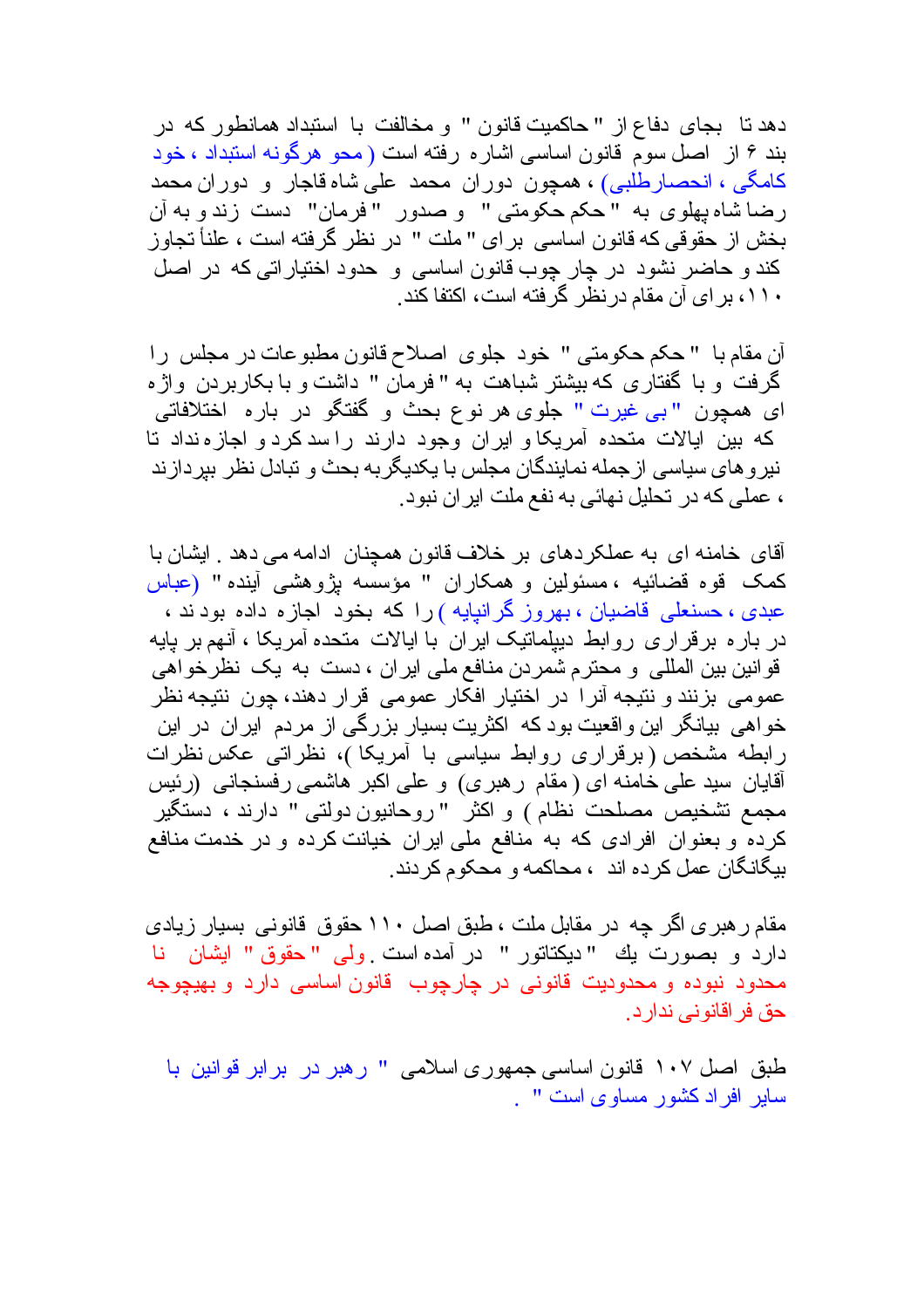طبق اصل ١١١ قانون اساسي مي نوان "رهبر " را از مقامش بخاطر قانون شكني " عزل " كرد ِ يعني ايشان بهيچوجه حقوق " فراقانوني " ندارند ِ ولي آیت الله خامنه ای بر این نظر است که نظر ات و عقایدش ار جحیت بر نظر ات و عقاید ۶۰ میلیون مردم ایر ان دارد ، در واقع علناً قانون شکنی می کند.

طبق اصل ۵۶ قانون اساسی ، " حاکمیت مطلق بر جهان از آن خداست و هم او انسان را بر سرنوشت اجتماعی خویش حاکم ساخته است . هیچکس [ بخوان از جمله مقام ر هبر ى] نمى تواند اين حق الهى را از انسان سلب كند يا در خدمت منافع فرد و یا گروهی خاص قرار دهد ...".

طبق اصل ۶ قانون اساسی ، " در جمهوری اسلامی ایران امور کشور باید به اتكاء آر اء عمومى اداره شود ، از راه انتخابات ..."

طبق اصل ۹ قانون اساسی ، " در جمهوری اسلامی ایران آزادی و استقلال و وحدت و تمامیت ارضی کشور از یکدیگر تفکیک نا پذیرند و حفظ آنها وظیفه دولت و آحاد ملت است ِ هيچ فرد يا گروه يا مقامي [بخوان از جمله مقام ر هبري] حق ندارد بنام استفاده از آزادی به استقلال سیاسی ، فرهنگی ، اقتصادی و نظامی و تمامیت ارضی ایر ان کمترین خدشه ای وارد کند و هیچ مقامی [بخوان از جمله مقام رهبری ] حق ندارد بنام حفظ استقلال و تمامیت ارضـی ایران كمترين خدشه اى وار دكند و هيچ مقامى[بخوان از جمله مقام رهبرى] حق ندارد بنام حفظ استقلال و تمامیت ارضی کشور آزاد*ی های م*شروع را ، هر چند با وضع قوانين و مقررات ، سلب كند."

طبق اصل ۵۸ قانون اساسی ، قانون گزاری از وظایف "قوه مقننه " ، یعنی مجلس شورای اسلامی و نمایندگان ملت است و نه دستور و فرمان و حکم حکومتی مقام ر هبر ی.

با نوجه به این وضع ، آیا هنوز تعجب انگیز است که بخش بزرگی از مردم \_ <u>به آن دسته از نیروهای سیاسی که حقوق " رهبر " را در ورای " قانون "</u> می دانند و یا در مقابل عملکرد های خلاف قانون و استبدادی آن مقام بعللی سکوت اختیار می کنند، اعتماد نکرده و انتخابات را تحریم نمایند ؟

أيا عملكرد هيئت حاكمه و سوء استفاده از بار " مذهبي " قانون اساسي ، يكي دیگر از مسائل محوری و اساسی نمی باشد که سبب شده است تا مردم در <mark>انتخابات شرکت نکنند و حاضر نشوند به گروها و سازمانها و احزاب سیاسی با</mark> " هويت مذهبي " صرفنظر از اينكه ، اين نيروها وابسته به كدام يك از طيف ها و جناح های سیاسی باشند ، رأی دهند ؟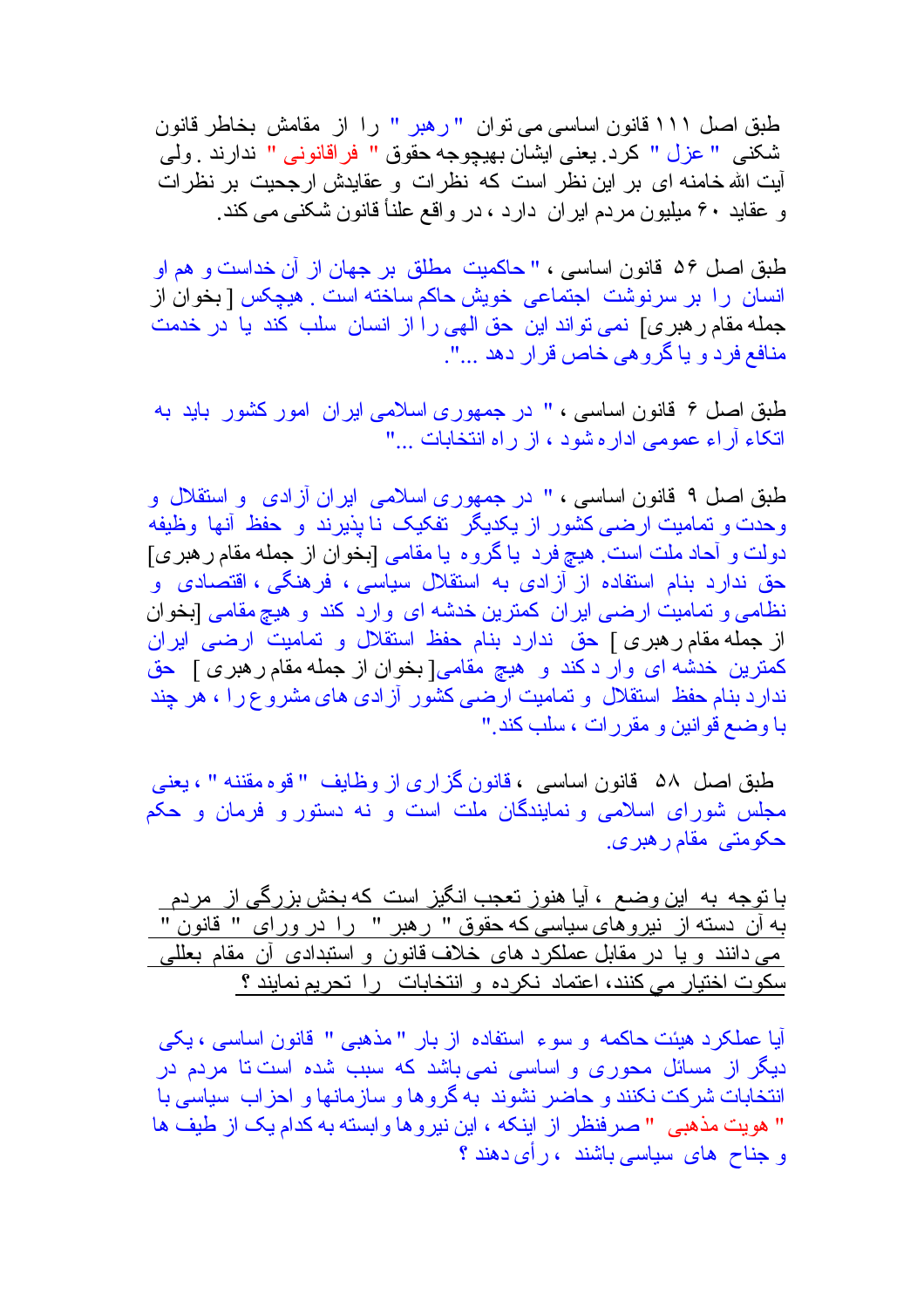بنظر ٍ ما سو سبالبستهای ابر ان روشن نبو دن ار ز شها و عنصر حمای نشکل دهنده هویت سیاسی سازمانهای سیاسی ر ۱ می توان در کنار وضع بد اقتصادی اکثریت بسیار بزرگی از مردم و ِ ترس از آینده و سرنوشت زندگی خود ، یکی دیگر از علل اصلی عدم شرکت مردم در انتخابات شور اها ی شهر های بزرگ ارزیابی کرد.

در این مورد مشخص ، یعنی شفاف نبودن مواضع و ارزش ها و عنصر های تشکیل دهنده هویت سازمان های سیاسی منتسب به " جبهه دوم خرداد " و یا نیروهای معروف به طیف "ملی۔مذهبی " و یا "نهضت آزادی "، اشتباه و غیر اصولی خواهد بود که نتها قانون شکنی و اعمال سرکوبگر جناح تمامیت خواه رژیم را مقصر اصلی این وضع دانست . <u>در حقیقت عملکرد و مواضع اتخاذ شده تاکنونی خود این نیروهای سیاسی</u> در بوجود آوردن چنین شرایطی ، نقش بزرگی داشته و دارد

## نظامی بنام " مردم سالاری مسیحی " وجود ندارد ، حال چرا۔ " مردم سالار ی دینی " در ایران؟

ز مانيكه " نهضت آز ادى " و يا طيف " ملى ـ مذهبى " و يا آن دسته از نير و هاى مذهبی دیگر ی که خود را \_دمکر ات و آز ادیخو اه می دانند ، در مقابل این سئو ال قرار می گیرند که برداشت و نفسیرشان از ارزش "مذهبی " و با "اسلامی " چیست ؟ از پاسخ مستقیم به این سئوال طفره رفته و بجای آن، خود دست به طرح سئوالاتی می زنند که مگر در جوامع دمکر انیک اروپا با وجود حاکم بودن نظام های دمکر اسی و مردم سالاری ، احزاب و سازمانهای سیاسی با صفت " مذهبي " از جمله " حزب دمكرات مسيحي " وجود ندارد ؟ يس چگونه می نواند ایرادی بر این نیروهای سیاسی با پسوند "مذهبی " وارد باشد .

در حالیکه خود این نیروها کاملاً به این امر آگاهی دارند که هر " نظام سیاسی " که بر پایه مکتب (دین و ایدئولوژی) مشخصبی پایه گذاری شده باشد ، صرفنظر از ماهيت اين " مكتب " ، نمي تواند نظامي دمكر اتبِك و مردم سالار انه باشد. در تکمیل جملات بالا و بر ای شفاف کردن ارزشهای هویت باید بر این اصل نيز تاکيد کر د که نظام های مکتبی (دينی و ايدئو لو ژ ی) با خو د " ضد ار ز ش " های نظام دمکر اسی و مردم سالار ی رابهمر اه دارند.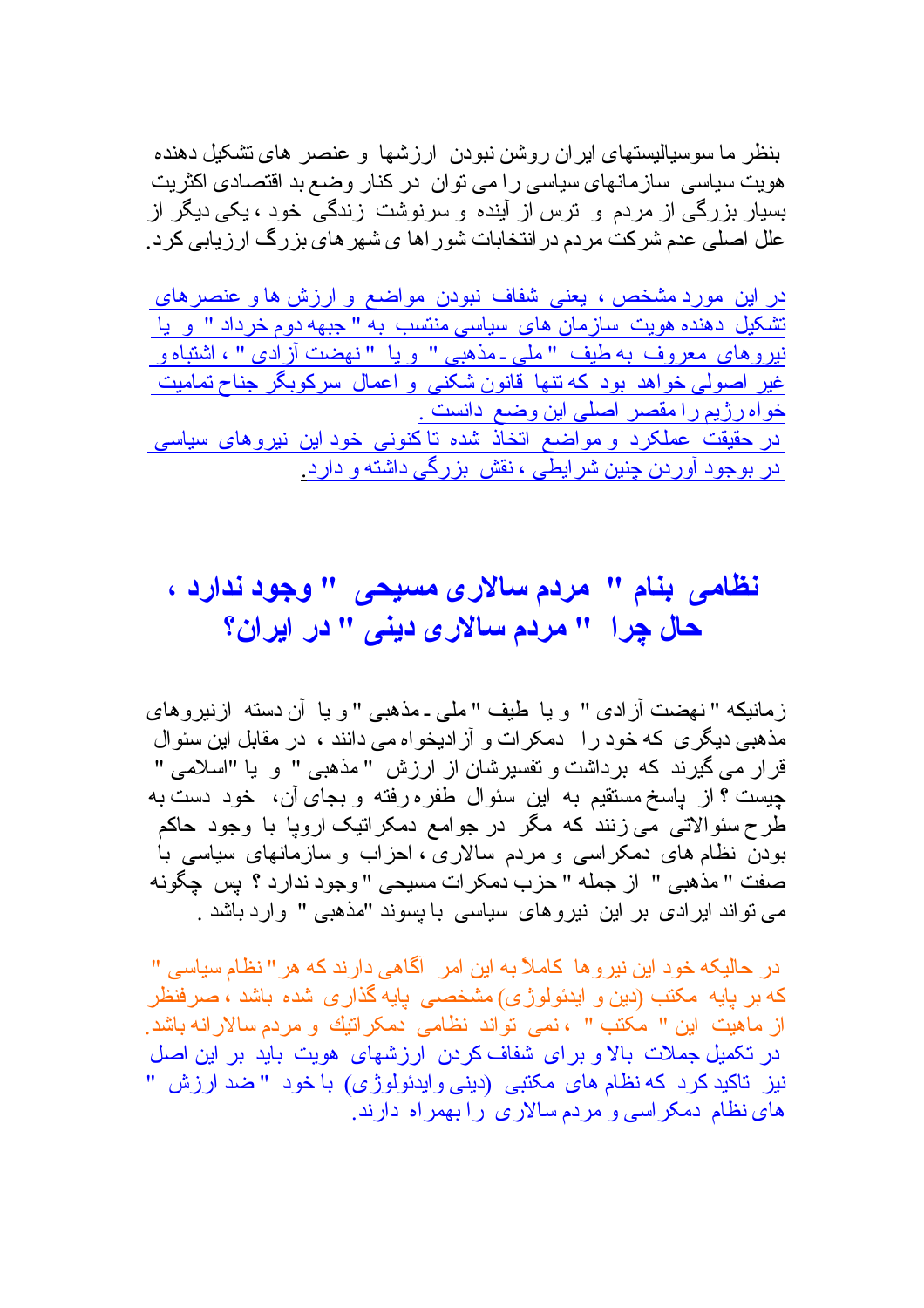بر خی از نیر و های مذهبی ، به غلط از نظام " مر دم سالار ی دینی" و " دمکر اسی دینی " یعنی " مردم سالاری و یا دمکر اسی اسلامی " سخن می گویند و نمی خواهند قبول کنند که اگر نظام دمکراسی از دست آورد های بشریت در جوامع مسیحی غرب می باشد ، ولی مردم این جوامع هرگز ، " مردم سالاری مسیحی" <u>و یا " دمکراسی مسیحی " بوجود نیاوردند</u> ، بلکه با حفظ دین و مذهب مسیحی خود در جهت جدا كردن و تفكيك "نهاد مذهب " از "نهاد دولت " ، عمل كردند ٍ در همين رابطه بود كه اداره دولت را بعنوان يكي از " حقوق ملت " به رسمیت شناختند و در جهت بوجود آوردن دولت غیردینی ( دولت لائیك ـ دولتی که غیر دینی می باشد ولی ضد دین نیست ) و دنیاگرا (سکولار ) عمل کر دند

عده ای از سیاستمدار ان مذهبی ایرانی چون به " ارزشهای " تشکیل دهنده نظام "دمکراسی" و "مردم سالاری" و حتی چگونگی روند مبارزات و روشنگری که بدین منظور در اروپا اتفاق افتاده است دقیقاً آشنائی ندارند ، نمی توانند تصور کنند که مردم جوامع مسیحی در روند چند صد سال مبارزه و روشنگری بخاطر دست یابی و تحقق نطام دمکراسی از سوئی و حفظ دین و ایمان خود از سوی دیگر ، می بایستی در فرهنگ سیاسی سنتی و بومی خود يكسرى " ارزش " هاى جديد را مى يذيرفتند واز بسيارى از عنصر ها ى فر هنگ سیاسی سنتی و بومی که در نظام مردم سالاری "ضد ارزش" محسوب می شوند فاصله می گرفتند و در حقیقت آنها را طرد می کردند!

این عده از سیاستمدار ان مذهبی که بسیاری از صاحبان قدرت و ثروت بخاطر حفظ منافع شخصی از آنها حمایت می کنند ، مسئله را برای خود بسیار ساده كرده اند. آنها تصور مى كنند بايد در مقابل " دمكر اسى و مردم سالارى " مسیحی اروپائی ،که در حقیقت چنین نظامی وجود خارجی ندارد و چیزی تخيلي است ، " دمكر اسي و مردم سالار ي" اسلامي در ايران بوجود آورند.

در واقع نير وهاي سياسي غير ديني طرفدار جامعه لائيک ، همچون برخي از عناصر و گروه های مذهبی طرفدار حکومت ولائی ، از جمله آقای حسین شریعتمداری نماینده مقام ر هبری در روزنامه کیهان چاپ تهران بر این نظرند که دین اسلام ومذهب شیعه با دمکر اسی و مردم سالاری سر سازگاری ندارند ـ البته از دو موضع کاملا متفاوت و با اهدافی متضاد ۔ و لی بر نظریه آنها باید اضافه كرد كه نه نتها دين اسلام ، بلكه تمام اديان از مسيحيت گرفته تا يهوديت ... بر یایه مشخصات مخصوص به خود، با "دمکراسی و مردم سالاری" سر سازگاری ندارند انفاقاً در این رابطه مشخص و "ناسازگاری" بود که جدائی " نهاد دولت " از " نهاد دین " در جوامع مسیحی اروپا مطرح شد که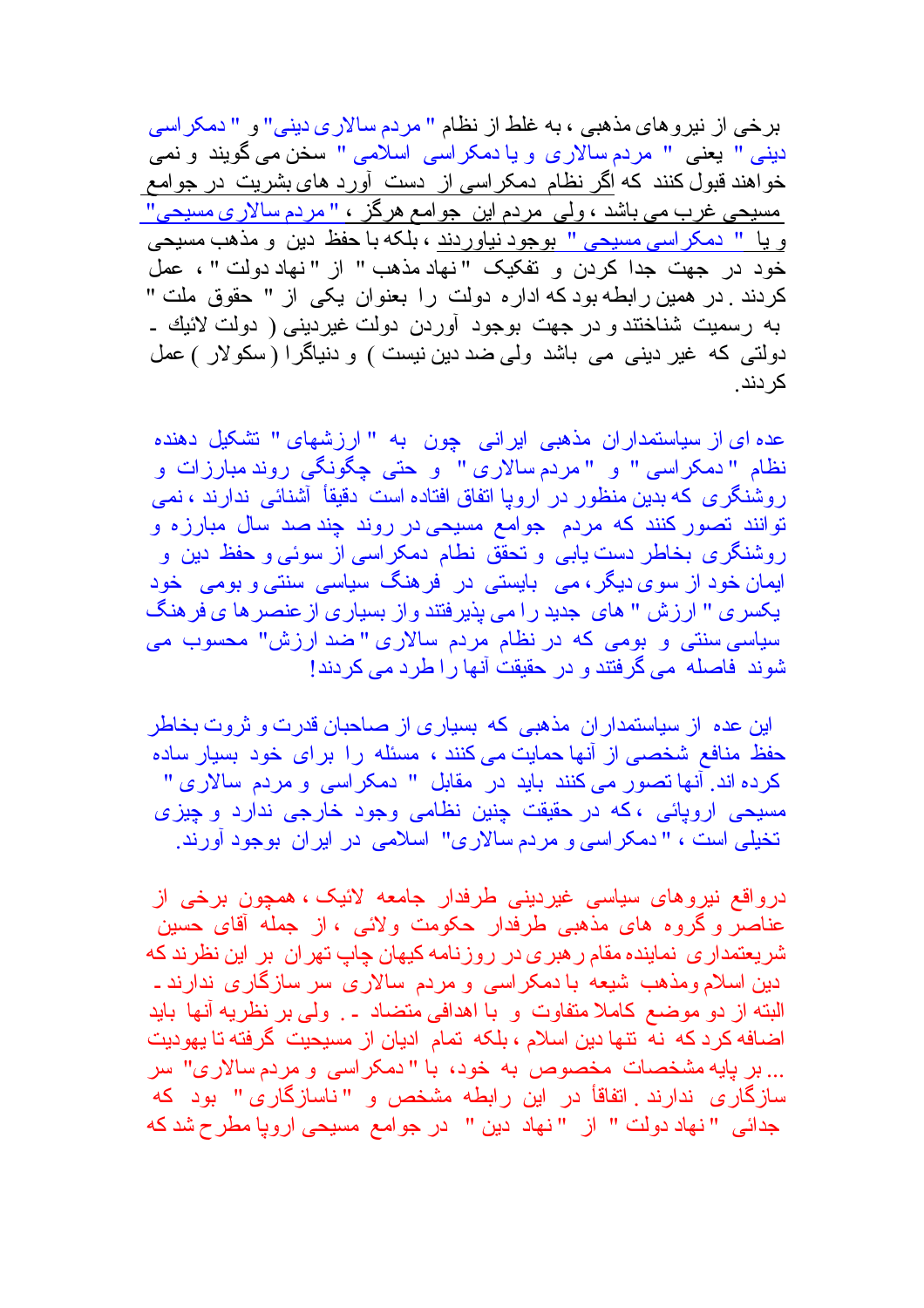با گذشت ز مان در اثر روشنگر ی و مبار ز ه فکر ی و نظر ی اقشار و طبقات مختلف گام به گام در آن جو امع متحقق و سر انجام نهادینه گشت ِ

در رابطه با مسائلی که در بالا اشار ه رفت ، اگرچه در جوامع مسیحی اروپا، بعضبي از احزاب براي خود از صفت "مسيحي" استفاده كرده اند ، ليكن هميشه بر اصل "جدائي دين و مذهب و ايدئولوژ ي از دولت و حكومت " تاكيد ورزيده اند

اگر "نهضت آزادی " و یا نیروهای طیف معروف به "ملی۔مذهبی " و یا <u>برخی از نیروهای منتسب به " جبهه دوم خرداد" که در رابطه با صفت و بار </u> مذهبی نام خود همچون "احزاب مذهبی مسیحی اروپا " می اندیشند یعنی دقیقآ طرفدار جدائی نهاد مذهب از نهاد دولت و حکومت و در حقیقت دولت غیر دین*ی* و نه ضد دین شده اند ، باید قبول کنند که مواضع آنها در این مورد مشخص تا کنون بر ای مر دم کاملاً شفاف و روشن نبوده است!

از سوی دیگر آیا آن بخش از مردم که در انتخابات شوراهای شهر های بزرگ از جمله شهر تهر ان شرکت نکر دند ، همگی به این نتیجه رسیده بودند که از طریق روشنگری و بکار گرفتن شیوه مبارزات و فعالیت های مسالمت آمیز و پارلمانتاریستی در چار چوب قانون اساسی جمهوری اسلامی امکان دست پابی به خواست ها و حقوقشان ممکن نخواهد بود و شرکت نکردن شان در انتخابات، بِشْتیبانی و حمایت از نیروهای طرفدار شعار سرنگونی و شیوه مبارزات قهر آمبز بوده است ؟

يا آنكه مر دم هنو ز بر تحقق خو است هاى خو د از طريق مبار ز ات مسالمت آميز و پارلمنتاریستی در چارچوب قانون اساسی جمهوری اسلامی اعتقاد دارند، ولی بر این نظرند تا زمانیکه مقام رهبری ، آیت اللهسید علی خامنه ای بر خلاف اصول قانون اساسی رفتار نموده و همچون یک پادشاه و حاکم مستبد نظرات و عقابد خود ر ۱ بالای نظر ات و عقابد ۶۰ میلیون نفر مردم ایر ان قلمداد مے کند و اجاز ه نمی دهد تا قانون اساسی کاملاً بمرحله اجرا در آید ، شرکت در انتخابات معنی نخو اهد داشت ؟ شرکت در انتخابات اصولاً زمانی باید برای مردم معنی بیدا کندکه چارچوب و روابط و ضوابطی بین حاکمین و احاد ملت وجود داشته باشد و آراء مردم بِنَو اند نقش تعبِين كننده اي داشته باشد !

اتفاقأ دامن زدن به بحث در مورد كسب تمام حقوق قانوني ملت، مي تواند سبب شود تا مر دم ر ا در جار جو ب قانو ن اساسی علبه قانو ن شکنی های مقام ر هبر ی ،